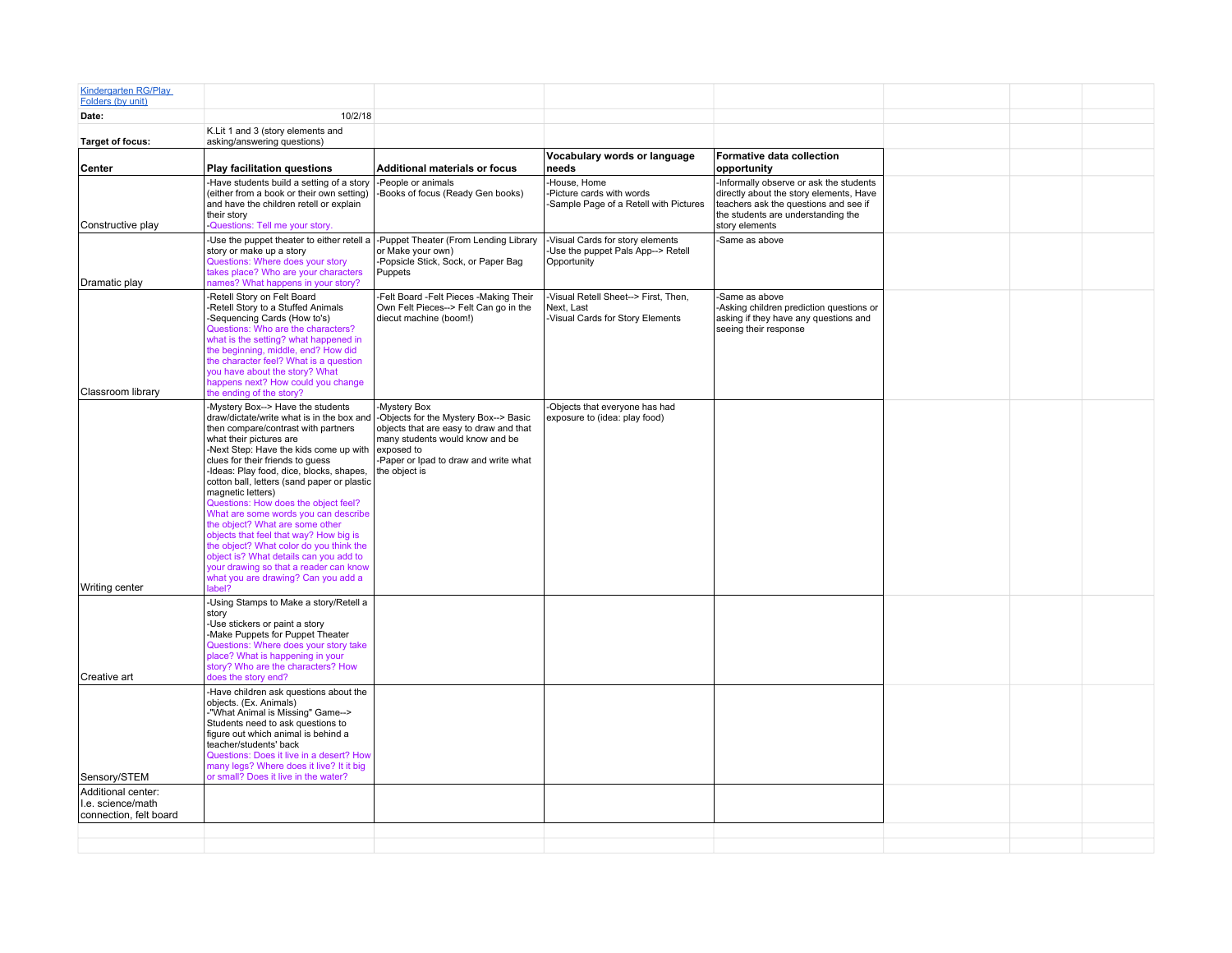| <b>Kindergarten RG/Play</b><br>Folders (by unit) |                                                                                                                                                                                                                                                                                                                                                                                                                                                                                                                                                                                                                                                                                     |                                                                                                                                                                          |                                                                                                                                                                                                                                                 |                                                                                                                                                                                  |  |  |
|--------------------------------------------------|-------------------------------------------------------------------------------------------------------------------------------------------------------------------------------------------------------------------------------------------------------------------------------------------------------------------------------------------------------------------------------------------------------------------------------------------------------------------------------------------------------------------------------------------------------------------------------------------------------------------------------------------------------------------------------------|--------------------------------------------------------------------------------------------------------------------------------------------------------------------------|-------------------------------------------------------------------------------------------------------------------------------------------------------------------------------------------------------------------------------------------------|----------------------------------------------------------------------------------------------------------------------------------------------------------------------------------|--|--|
| Date: 11/27/18                                   |                                                                                                                                                                                                                                                                                                                                                                                                                                                                                                                                                                                                                                                                                     |                                                                                                                                                                          |                                                                                                                                                                                                                                                 |                                                                                                                                                                                  |  |  |
| <b>Target of focus:</b>                          | Lit K.2-Retell                                                                                                                                                                                                                                                                                                                                                                                                                                                                                                                                                                                                                                                                      |                                                                                                                                                                          |                                                                                                                                                                                                                                                 |                                                                                                                                                                                  |  |  |
| Center                                           | <b>Play facilitation questions</b>                                                                                                                                                                                                                                                                                                                                                                                                                                                                                                                                                                                                                                                  | <b>Additional materials or focus</b>                                                                                                                                     | Vocabulary words or language<br>needs                                                                                                                                                                                                           | <b>Formative data collection</b><br>opportunity                                                                                                                                  |  |  |
|                                                  | -Build on top of butcher paper, draw the<br>setting/environment around blocks<br>-Use the dollhosue people<br>-Tell them they have to build a castle<br>and tell a story or house, etc.<br>-Make a flow map to plan out story<br>-Have one student be the teacher to<br>make sure all story elements are<br>included<br>Questions: What's the setting? What's<br>happening at the beginning, middle,<br>end? Who are the characters in your<br>story? What are the characters feeling?<br>-Talk about order of events when you<br>build something (a how to) (use<br>different toys - magnatiles, interlock<br>gear things, blocks, lincoln logs, etc.)                             | -Butcher paper<br>-Dollhouse people<br>-Blocks, connectors, duplos, etc.<br>-Visual of vocabulary to post in<br>construction area                                        | -first, next, last<br>-problem/solution<br>-character/setting/events                                                                                                                                                                            | -SeeSaw<br>-Observational checklist<br>-Flow map                                                                                                                                 |  |  |
| Constructive play                                | -Ask kids how they built something<br>-Make flow map to plan out story (story<br>of taking your dog to the vet)                                                                                                                                                                                                                                                                                                                                                                                                                                                                                                                                                                     | -Vet<br>-Safari                                                                                                                                                          | -first, next, then, last<br>-problem/solution                                                                                                                                                                                                   | -SeeSaw<br>-Observational checklist                                                                                                                                              |  |  |
|                                                  | Questions: What's the setting? What's<br>happening at the beginning, middle,<br>end? Who are the characters in your<br>story? What are the characters feeling?                                                                                                                                                                                                                                                                                                                                                                                                                                                                                                                      | -Camping<br>-Restaurant<br>-Ice cream shop<br>-All dramatic play sets in library                                                                                         | -character/setting/events<br>-teaching the children the different<br>vocabulary in the bins(safari animals,<br>etc)                                                                                                                             | -Flow map<br>Video tape (someone be the director)<br>-Mixing up flow map that they have to<br>put in order                                                                       |  |  |
| Dramatic play                                    | Restaurant: What do you need to build<br>your restaurant? What are you going to<br>do first (build menu, make a<br>reservation)? Who is there? What was<br>the restaurant? What did you eat? What<br>did you ask for first, next, last (drinks,<br>meal, dessert)?<br>-Safari: They go on a safari, then go to<br>writing center and tell what they did on<br>their safari?<br>-Act out any of our texts that we read<br>for RG; act out a story or movie they've<br>seen -- decide who the characters are,<br>where they are<br>-Include tools that kids can use to<br>remember all parts of retell (visuals,<br>flow maps, color coding, pictures and a<br>big tree map/flow map) |                                                                                                                                                                          | Feelings (feelings chart)<br>-Flow map, tree map, other thinking<br>maps                                                                                                                                                                        | -Line up (retell story in order)                                                                                                                                                 |  |  |
|                                                  | Retell Story on Felt Board<br>-Retell Story to a Stuffed Animals<br>-Sequencing Cards (How to's)<br>Questions: Who are the characters?<br>what is the setting? what happened in<br>the beginning, middle, end? How did<br>the character feel? What is a question<br>you have about the story? What<br>happens next? How could you change<br>the ending of the story?                                                                                                                                                                                                                                                                                                                | -Felt Board, felt Pieces, making their<br>own felt pieces--> Felt can go in the<br>diecut machine (boom!)<br>-Students can record on their iPads and<br>upload to SeeSaw | -first, next, last<br>-problem/solution<br>-character/setting/events<br>Feelings/reaction (emphasize how<br>feelings can change)<br>How can you change the ending?<br>What might happen next?<br>-Beginning, ending<br>-First, next, then, last | -Asking children prediction questions or<br>asking if they have any questions and<br>seeing their response<br><b>SeeSaw</b><br>Questions and prompting<br>-Draw it in a flow map |  |  |
| Classroom library                                | Puppet pals app (retell story)<br>Retell/sequencing cards (Nikki has a<br>bunch and Carly does too)                                                                                                                                                                                                                                                                                                                                                                                                                                                                                                                                                                                 |                                                                                                                                                                          |                                                                                                                                                                                                                                                 |                                                                                                                                                                                  |  |  |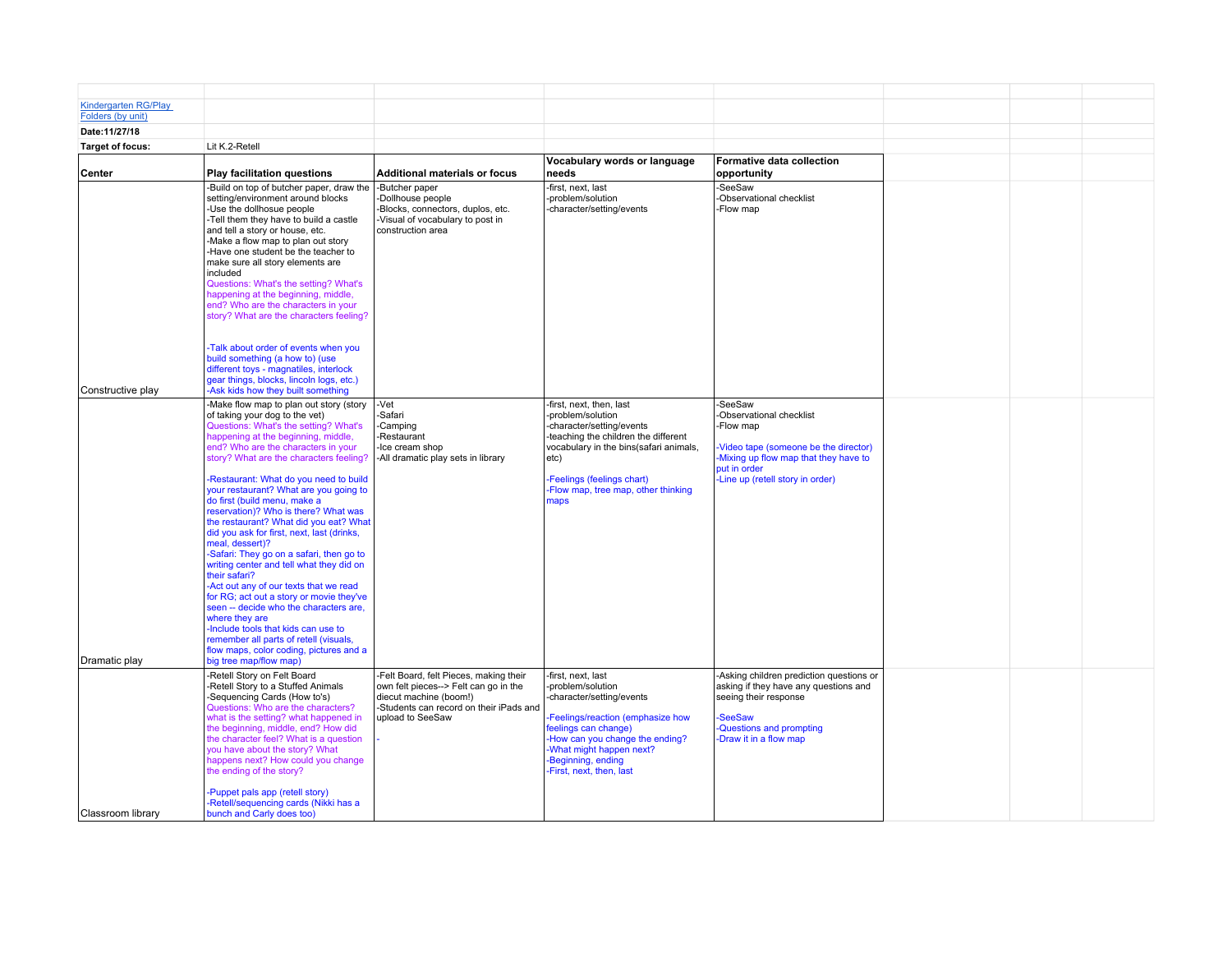|                                         | -Use flow maps<br>-Make books that they can write in<br>-Sticker story<br>Wordless books<br>-Write letter to a friend telling them what<br>you did today<br>Questions: Who are the characters?<br>what is the setting? what happened in<br>the beginning, middle, end? How did<br>the character feel? What is a question<br>you have about the story? What<br>happens next? How could you change<br>the ending of the story?                                                                      | -Paper books<br>-Wordless books<br>-Stickers<br>-Stamps<br>-Stapler so kids can make books<br>-Blank flow maps<br>-Writing paper (variety)<br>-Special markers/art things<br>-Letter paper (write to a friend) | -first, next, last<br>-problem/solution<br>-character/setting/events<br>-reaction                                                                                 | -Observational checklist<br>-Books/writing they create<br>-Flow maps      |  |  |
|-----------------------------------------|---------------------------------------------------------------------------------------------------------------------------------------------------------------------------------------------------------------------------------------------------------------------------------------------------------------------------------------------------------------------------------------------------------------------------------------------------------------------------------------------------|----------------------------------------------------------------------------------------------------------------------------------------------------------------------------------------------------------------|-------------------------------------------------------------------------------------------------------------------------------------------------------------------|---------------------------------------------------------------------------|--|--|
| Writing center                          | Make a flipbook                                                                                                                                                                                                                                                                                                                                                                                                                                                                                   |                                                                                                                                                                                                                |                                                                                                                                                                   |                                                                           |  |  |
| Creative art                            | Make puppets (felt)<br>Design a setting<br>-Makerspace<br>-Make characters from books we've<br>been reading in whole group (keep<br>them and students can make a story<br>with multiple characters from different<br>stories)<br>Questions: Who are the characters?<br>what is the setting? what happened in<br>the beginning, middle, end? How did<br>the character feel? What is a question<br>you have about the story? What<br>happens next? How could you change<br>the ending of the story? | -Felt<br>-Makerspace stuff<br>-Popsicle sticks                                                                                                                                                                 | -first, next, last<br>-problem/solution<br>-character/setting/events<br>-reaction                                                                                 | -SeeSaw<br>-Video tape selves retelling story<br>-Observational checklist |  |  |
| Sensory/STEM                            | -Kinestic sand, floof, water to create<br>setting and use with animals and<br>people for characters<br>-Playdoh<br>Questions: Who are the characters?<br>what is the setting? what happened in<br>the beginning, middle, end? How did<br>the character feel? What is a question<br>you have about the story? What<br>happens next? How could you change<br>the ending of the story?                                                                                                               | -Kinetic sand<br>-Floof<br>-Water<br>-Plastic animals or people<br>-Playdoh                                                                                                                                    | -first, next, last<br>-problem/solution<br>-character/setting/events<br>-reaction                                                                                 | -SeeSaw<br>Video tape selves retelling story<br>-Observational checklist  |  |  |
| Additional center:<br>I.e. science/math | Incorporate weather into centers<br>-Weather reporting (use first, next, last)                                                                                                                                                                                                                                                                                                                                                                                                                    | -Unit 3 bin                                                                                                                                                                                                    | first, next, last -problem/solution -                                                                                                                             | -SeeSaw -Video tape selves retelling                                      |  |  |
| connection, felt board                  |                                                                                                                                                                                                                                                                                                                                                                                                                                                                                                   |                                                                                                                                                                                                                | character/setting/events -reaction                                                                                                                                | story -Observational checklist                                            |  |  |
| Date: 3/12/19                           |                                                                                                                                                                                                                                                                                                                                                                                                                                                                                                   |                                                                                                                                                                                                                |                                                                                                                                                                   |                                                                           |  |  |
| Target of focus:                        | ITK9/K.O.A.2                                                                                                                                                                                                                                                                                                                                                                                                                                                                                      |                                                                                                                                                                                                                |                                                                                                                                                                   |                                                                           |  |  |
|                                         |                                                                                                                                                                                                                                                                                                                                                                                                                                                                                                   |                                                                                                                                                                                                                | Vocabulary words or language                                                                                                                                      | Formative data collection                                                 |  |  |
| Center                                  | <b>Play facilitation questions</b>                                                                                                                                                                                                                                                                                                                                                                                                                                                                | <b>Additional materials or focus</b>                                                                                                                                                                           | needs                                                                                                                                                             | opportunity                                                               |  |  |
| Constructive play                       | -Construct habitat of main topic animal                                                                                                                                                                                                                                                                                                                                                                                                                                                           |                                                                                                                                                                                                                |                                                                                                                                                                   |                                                                           |  |  |
| Dramatic play                           | -Newsreporter<br>-Weatherman<br>-Scientist                                                                                                                                                                                                                                                                                                                                                                                                                                                        | -Weather center from ReadyGen play<br>bin<br>-iPads to video tape<br>-Sentence stems<br>-Put pictures of the job they have on a<br>lanyard (waiter, customer, video taper,<br>reporter, weatherman, etc.)      | -Compare<br>-Constrast<br>-Same<br>-Different<br>-Topic<br>-Supporting<br>-Details<br>-Informational text<br>-Facts<br>-Newsreporter<br>-Weatherman<br>-Scientist |                                                                           |  |  |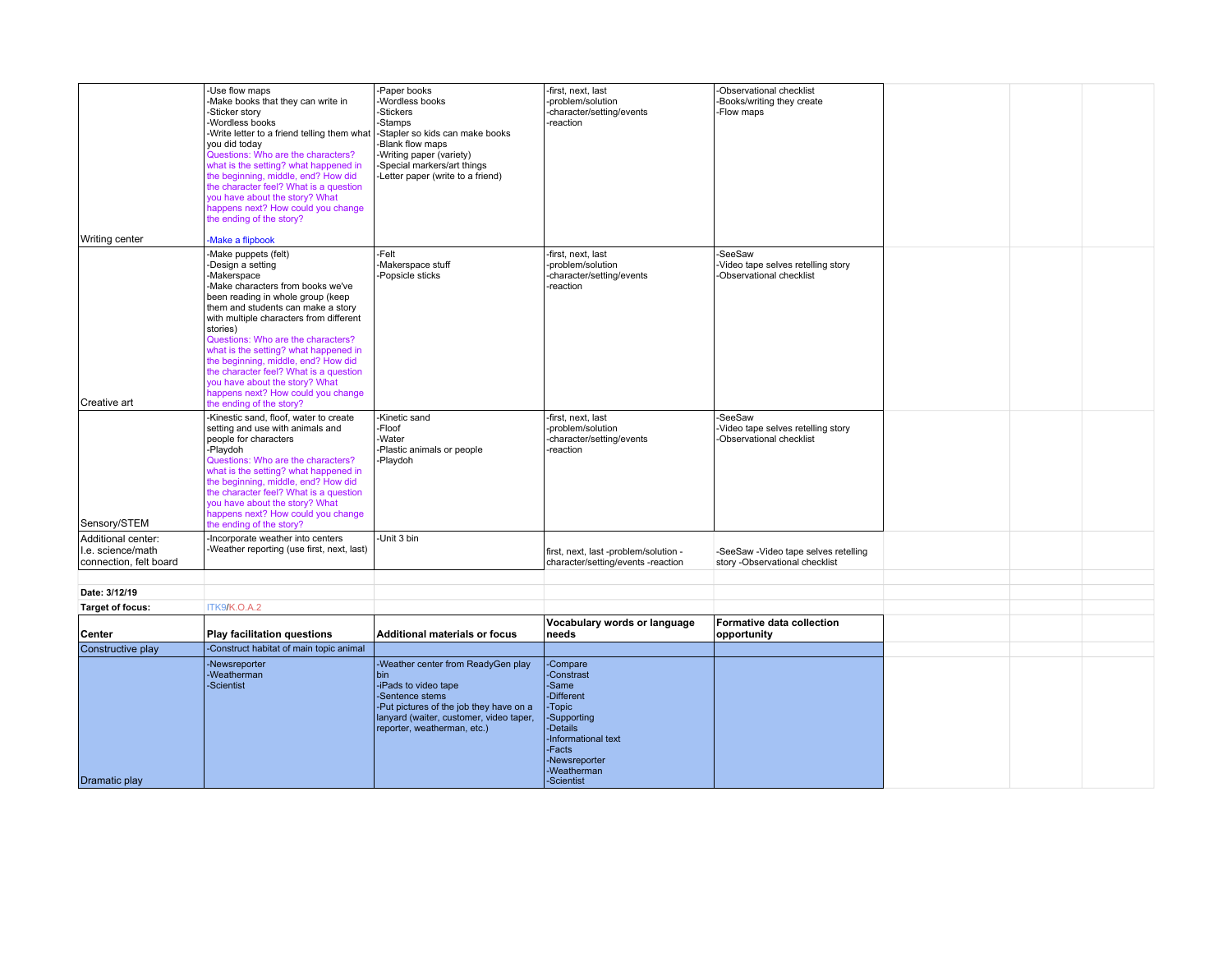|                                                                   | -Listen to stories that are similar - then<br>kids fill out double bubble                                                                                                                                                                                                                                                 | -Books/texts<br>-QR codes<br>-Double-bubble maps/double-bubble<br>maps in plastic sheets                                                                | -Compare<br>-Constrast<br>-Same<br>-Different                                                                                                      | -Double-bubble<br>-SeeSaw                             |  |  |
|-------------------------------------------------------------------|---------------------------------------------------------------------------------------------------------------------------------------------------------------------------------------------------------------------------------------------------------------------------------------------------------------------------|---------------------------------------------------------------------------------------------------------------------------------------------------------|----------------------------------------------------------------------------------------------------------------------------------------------------|-------------------------------------------------------|--|--|
|                                                                   |                                                                                                                                                                                                                                                                                                                           | -SeeSaw -- draw the double bubble                                                                                                                       | -Topic<br>-Supporting<br>-Details<br>-Informational text                                                                                           |                                                       |  |  |
| <b>Classroom library</b>                                          |                                                                                                                                                                                                                                                                                                                           | -Stamps                                                                                                                                                 | -Facts<br><b>Add</b>                                                                                                                               | -Use SeeSaw!                                          |  |  |
| <b>Writing center</b>                                             | Books - create story problems in books<br>Books Mel has shared with us before                                                                                                                                                                                                                                             | -Stickers<br>Crayons, markers, etc.<br>-Books made already<br>-Paper                                                                                    | -Subtract<br>How many more?<br>-Equals<br>-Take Away<br>-Author<br>Focus: sounding out CVC words                                                   | -Observational<br>-Book they made                     |  |  |
|                                                                   | Create picture and give problem using<br>illustration<br><b>Sticker stories</b><br>Dotter ten frames                                                                                                                                                                                                                      | -Stamps<br>-Stickers<br>-Crayons, markers, etc.<br>-Paper<br>-Paint<br>-Dotters                                                                         | <b>Add</b><br>-Subtract<br>How many more?<br>Equals-<br>-Take Away                                                                                 | -Use SeeSaw!<br>-Observational<br>-Sheet they created |  |  |
| Creative art                                                      |                                                                                                                                                                                                                                                                                                                           |                                                                                                                                                         |                                                                                                                                                    |                                                       |  |  |
| Sensory/STEM/MakerSpa                                             | Use physical items that kids could<br>create a story problem to a friend or on<br><b>SeeSaw</b><br>PlayDoh - create animals, characters,<br>letc.<br>PomPom addition<br>Sensory bin - tweezers to add and<br>subtract items on a number bond mat<br>then write/read number sentence<br>-Adding machine for MakerSpace     | -Pompoms<br>-Number tree mats<br>-Tweezers/clothespins<br>-Shells, rocks, beads, etc.<br>-PlayDoh<br>-Paper<br>-Cups, tubes, boxes, etc.<br>-Tape       | <b>Add</b><br>-Subtract<br>How many more?<br>-Equals<br><b>Take Away</b><br>Content specific: ramp, speed,<br>building, force, machine, pull, push | -Use SeeSaw!<br>-Observational<br>-Creation           |  |  |
| Additional center:<br>I.e. science/math<br>connection, felt board | -Feltboard story problems - use felt<br>pieces to create a story problem; can<br>create an equation using felt numbers;<br>record it for SeeSaw and show adding<br>pieces or taking away<br>-Create story problems using cookie<br>sheets and magnetic pieces                                                             | -Feltboard pieces (characters, numbers,<br>letters, pictures, feltboard ten frame)<br>-Feltboard<br>-Magnetic items/pieces<br>Cookie sheets             | <b>Add</b><br>-Subtract<br>How many more?<br>-Equals<br>-Take Away                                                                                 | -Use SeeSaw!<br>-Observational                        |  |  |
|                                                                   |                                                                                                                                                                                                                                                                                                                           |                                                                                                                                                         |                                                                                                                                                    |                                                       |  |  |
| Date: 4/23/19                                                     |                                                                                                                                                                                                                                                                                                                           |                                                                                                                                                         |                                                                                                                                                    |                                                       |  |  |
| Target of focus: K.G.1.3, K.<br>G.1.2, K.CC.3                     |                                                                                                                                                                                                                                                                                                                           |                                                                                                                                                         |                                                                                                                                                    |                                                       |  |  |
| Center                                                            | <b>Play facilitation questions</b>                                                                                                                                                                                                                                                                                        | <b>Additional materials or focus</b>                                                                                                                    | Vocabulary words or language<br>needs                                                                                                              | Formative data collection<br>opportunity              |  |  |
| Constructive play                                                 | Build your room                                                                                                                                                                                                                                                                                                           |                                                                                                                                                         | -Above, below, inside, outside, beside,<br>in front of, behind, next to                                                                            | -Observational                                        |  |  |
| Dramatic play                                                     |                                                                                                                                                                                                                                                                                                                           |                                                                                                                                                         | -Above, below, inside, outside, beside,<br>in front of, behind, next to                                                                            | -Observational                                        |  |  |
| Classroom library                                                 | Match Mine                                                                                                                                                                                                                                                                                                                | Felt board pieces<br>-Kagan materials-Farm Fun, Barnyard<br>Animals, School Supplies, Community<br>Helpers (All in Kagan Match Mine--><br>Staci has)    | -Above, below, inside, outside, beside,<br>in front of, behind, next to                                                                            | -Observational                                        |  |  |
| <b>Writing center</b>                                             | Big poster with bears in different<br>locations; the kids have to move sticky<br>notes to match the positional word to<br>the picture (ex on pinterest) - then they<br>could write a sentence<br>-Where is Manny? (Sheet Staci found)<br>kids have to match word with the<br>picture - could write a story about<br>Manny | Poster with pictures<br>-Sticky notes or vocab cards of<br>positional words<br>-Manny sheet (maybe laminate and<br>make a few copies)<br>-Writing paper | -Above, below, inside, outside, beside,<br>in front of, behind, next to                                                                            | -Observational                                        |  |  |
|                                                                   | Create a QR reader with directions that<br>the student can complete-ex. draw a<br>flower next to the house. Draw a sun                                                                                                                                                                                                    | -QR Reader-Ask Mel<br>-Create a story Mat                                                                                                               | -Above, below, inside, outside, beside,<br>in front of, behind, next to                                                                            | -Observational                                        |  |  |
| Creative art                                                      | above the house, etc                                                                                                                                                                                                                                                                                                      |                                                                                                                                                         |                                                                                                                                                    |                                                       |  |  |